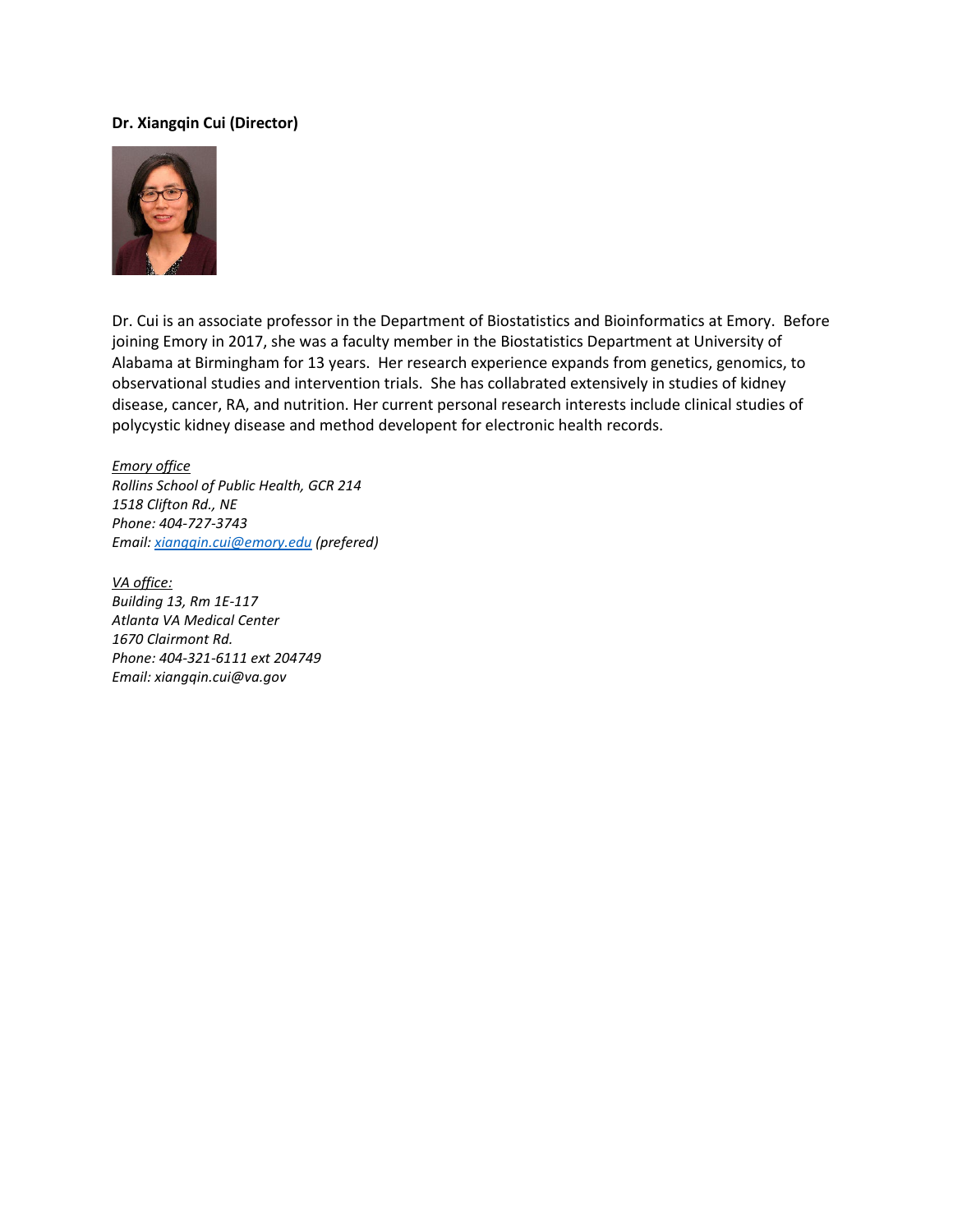## **Christine Jasien, BS (Data Manager)**



Ms. Jasien has a background in Computer Science and over 14 years experience as a data manager in the Health Services Research and Development group at the Atlanta VA.

She is a skilled SQL programmer and knowledgeable about a wide variety of VA data. As an experienced VINCI anDART user, she is adept in the process of requesting, obtaining and managing data for research, operations, and quality improvement projects.

*VA office: Building 13, Rm 1E-114C Atlanta VA Medical Center 1670 Clairmont Rd. Phone: 404-321-6111 ext 203062 Email: Christine.Jasien@va.gov*